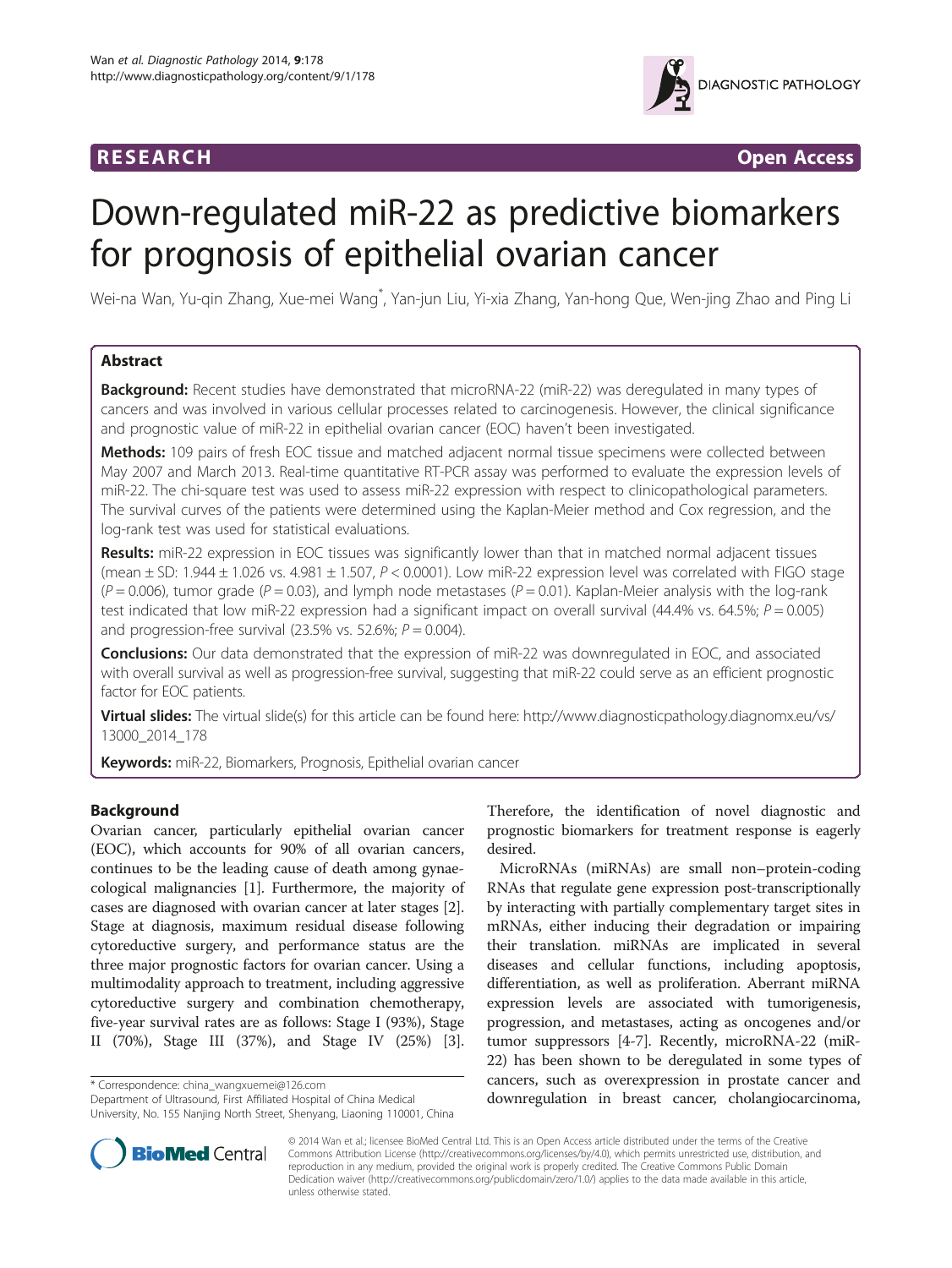<span id="page-1-0"></span>hepatocellular carcinoma (HCC), gastric cancer, lung cancer, colorectal cancer (CRC), and multiple myeloma [[6,8-14\]](#page-5-0). Therefore, we hypothesized that miR-22 might play a role in EOC. Hence, in the present study, we focus on the expression and clinical significance of miR-22 in EOC.

# Methods

#### Patients and tissue samples

This study was approved by the Research Ethics Committee of the First Affiliated Hospital of China Medical University. Written informed consent was obtained from all patients. All specimens were handled and made anonymous according to the ethical and legal standards. 109 pairs of fresh EOC tissue and matched adjacent normal tissue specimens were collected from patients who underwent surgery between May 2007 and March 2013 in the First Affiliated Hospital of China Medical University. The fresh tissue specimens were collected and immediately placed in liquid nitrogen and then stored at-80°C until the isolation of RNA. Clinico-pathological data including age, pathological stage, histology, lymph node metastases and tumor grade were collected. Patient characteristics are shown in Table 1. None of the patients recruited in this study had undergone preoperative chemotherapy or radiotherapy. The duration of followup was calculated from the date of surgery to death or last follow-up, and patients were excluded if they had incomplete medical records or inadequate follow-up. All patients had a follow up > 1 year. Disease progression was defined by either  $CA125 \geq 2 \times$  nadir value on two occasions, documentation of increase or new lesions on CT-scan or death [[15\]](#page-5-0). Patient's conditions were staged according to the criteria of the International Federation of Gynecology and Obstetrics (FIGO).

#### RNA extraction and quantitative RT-PCR

Total RNA was isolated from frozen specimen by homogenizing tissue in Trizol reagent (Invitrogen, Carlsbad, CA, USA), according to the manufacturer's instructions. The purity and concentration of RNA were determined using NanoDrop 1000 spectrophotometer (Thermo Scientific, Wilmington, DE, USA). The differentially expressed amount of the miR-22 was validated in triplicate by quantitative reverse-transcription polymerase chain reaction (qRT-PCR). Briefly, 2 ug of RNA was added to RT reaction, and then, the cDNA served as the template for amplification of PCR with sequence-specific primers (Sangon Biotech, Shanghai, China) using SYBR PrimeScript miRNA RT-PCR kit (Takara Biotechnology Co. Ltd, Dalian, China) on the 7500 Real-Time PCR systems (Applied Biosystems, Carlsbad, CA, USA). The PCR cycling profile was denatured at 95°C for 30 s, followed by 40 cycles of annealing at 95°C for 5 s, and extension at 60°C for 34 s.

|                          | n  | miR-22 expression level | P    |       |
|--------------------------|----|-------------------------|------|-------|
| <b>Variables</b>         |    | Low                     | High | value |
| Age, y                   |    |                         |      |       |
| $<$ 55                   | 46 | 16                      | 30   | 0.29  |
| $\geq 55$                | 63 | 39                      | 24   |       |
| FIGO stage               |    |                         |      |       |
| $\left\  - \right\ $     | 61 | 17                      | 44   | 0.006 |
| $III - IV$               | 48 | 38                      | 10   |       |
| Histology                |    |                         |      |       |
| Serous                   | 71 | 34                      | 37   | 0.65  |
| Nonserous                | 38 | 21                      | 17   |       |
| Residual tumor size (cm) |    |                         |      |       |
| < 1.0                    | 79 | 37                      | 42   | 0.09  |
| $\geq$ 1.0               | 30 | 18                      | 12   |       |
| Grade                    |    |                         |      |       |
| Well                     | 31 | 5                       | 26   | 0.03  |
| Moderate                 | 43 | 23                      | 20   |       |
| Poor                     | 35 | 27                      | 8    |       |
| Lymph node metastases    |    |                         |      |       |
| Negative                 | 81 | 34                      | 47   | 0.01  |
| Positive                 | 28 | 21                      | 7    |       |
| Serum CA125              |    |                         |      |       |
| $<$ 319                  | 56 | 24                      | 32   | 0.12  |
| 2319                     | 53 | 31                      | 22   |       |

Small nucleolar RNA U6 was used as an internal standard for normalization. The cycle threshold  $(C_T)$  value was calculated. The  $2^{-\Delta CT}$   $(\Delta C_{\rm T}=C_{\rm TmiR22}$  -  $C_{\rm TU6~RNA})$  method was used to quantify relative amount of miR-22.

Real-time PCR primers: miR-22: F: 5′-ACACTC CAGCTGGGTTCGACGGTCAACTTC-3′.

R: 5′- CTCAACTGGTGTCGTGGAGTCGGCAATT CAGTTGAGACAGTTCT-3′; U6: F: 5′-GCGCGTCGT GAAGCGTTC-3′; R: 5′-GTGCAGGGTCCGAGGT-3′.

#### Statistical analysis

Statistical analysis was conducted using the SPSS 18.0 for Windows (SPSS Inc., Chicago, IL, USA). The chi-square test was used to assess miR-22 expression with respect to clinicopathological parameters. The survival curves of the patients were determined using the Kaplan-Meier method and Cox regression, and the log-rank test was used for statistical evaluations. Univariate Cox regression was performed on each clinical covariate to examine its influence on patient survival. Final multivariate models were based on step-wise addition. A Wald statistic of  $P < 0.05$  was used as the criterion for inclusion in final multivariate models. Data were expressed as the mean and standard

# Table 1 Correlations of miR-22 expression with the clinicopathological features of EOC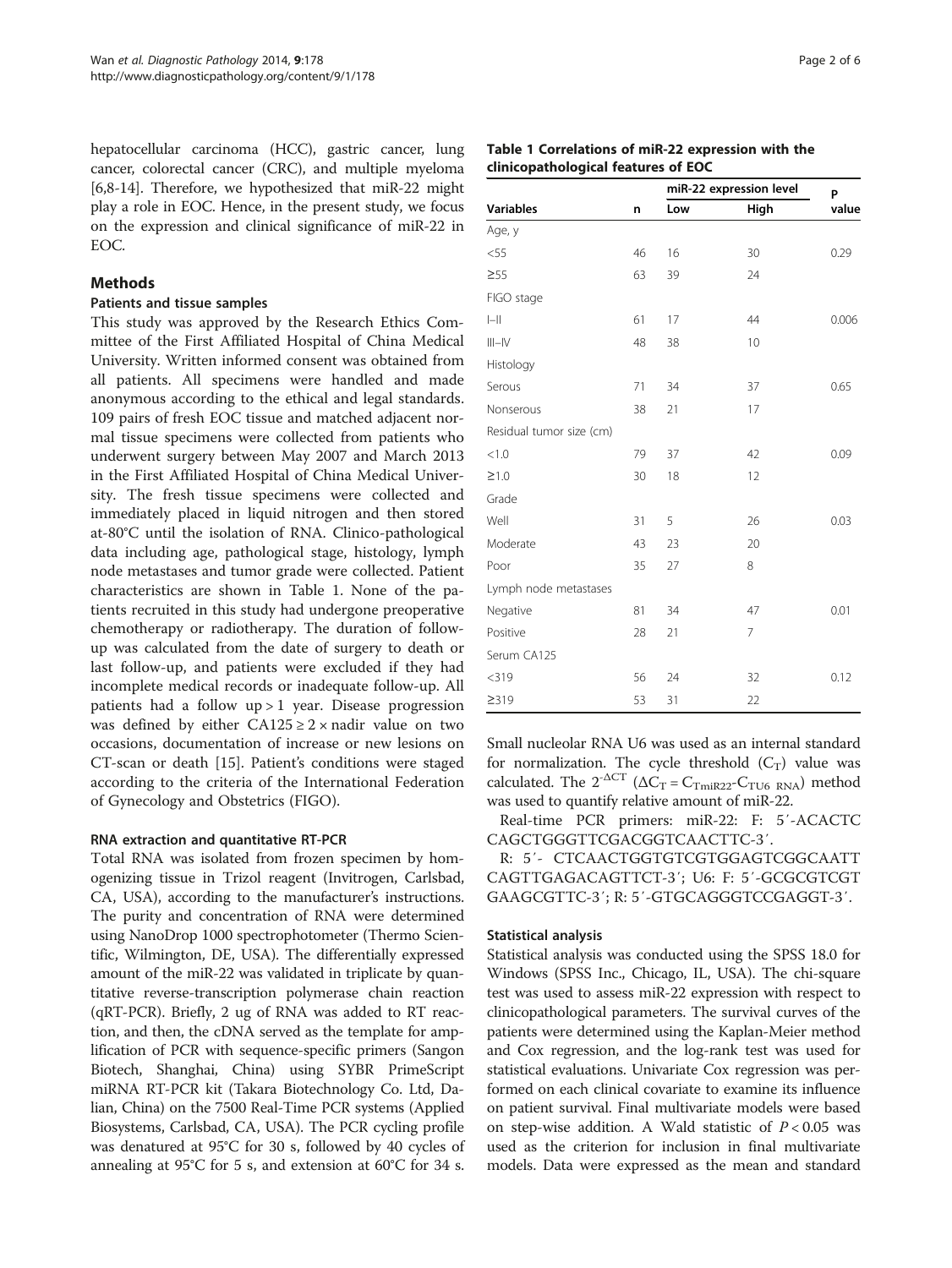deviation and analyzed using one-way analysis of variance.  $P < 0.05$  was considered to indicate a significant difference.

# Results

#### miR-22 is downregulated in EOC

qRT-PCR was performed to detect the differential expression of miR-22 in 109 pairs of EOC tissues and matched normal adjacent tissues. As a result, miR-22 expression in EOC tissues was significantly lower than that in matched normal adjacent tissues (mean ± SD: 1.944 ± 1.026 vs.  $4.981 \pm 1.507$ ,  $P < 0.0001$ , shown in Figure 1).

# Reduced expression of microRNA-22 is associated with advanced clinicopathologic characteristics of patients with EOC

The 109 patients with EOC were classified into two groups according to the median expression level of miR-22. Of the 109 patients with EOC, 55 were placed in the low miR-22 expression group and 54 were placed in the high miR-22 expression group. The associations between clinicopathologic features and miR-22 expression were summarized in Table [1.](#page-1-0) Low miR-22 expression level was correlated with FIGO stage  $(P = 0.006)$ , tumor grade  $(P = 0.03)$ , and lymph node metastases  $(P = 0.01)$ . However, low miR-22 expression was not associated with other clinicopathological factors of EOC patients, including age, histology, residual tumor size, as well as serum CA125 (all  $P > 0.05$ , shown in Table [1](#page-1-0)).

# Association between miR-22 expression and survival in EOC patients

Kaplan-Meier analysis with the log-rank test indicated that low miR-22 expression had a significant impact on overall survival (44.4% vs. 64.5%;  $P = 0.005$ ; shown in Figure [2](#page-3-0)) and progression-free survival  $(23.5\% \text{ vs. } 52.6\%; P = 0.004;$ shown in Figure [3\)](#page-4-0). Univariate and multivariate analyses were utilized to evaluate whether the miR-22 expression level and various clinicopathological features were independent prognostic parameters of EOC patient outcomes. Multivariate analysis revealed that miR-22 expression level was an independent prognostic factor for overall survival  $(HR = 2.552, 95\% \text{ CI: } 1.961 - 9.763; P = 0.007)$ , as well as progression-free survival (HR = 2.341, 95% CI: 2.021- 11.672;  $P = 0.005$ ) of EOC patients (shown in Table [2\)](#page-4-0).

# **Discussion**

Many studies have intensely focused on the function of altered miRNA expression in human cancer in recent years [\[16\]](#page-5-0). Some miRNAs in cancer cells could play a role as oncogenes to inhibit the expression of tumor suppressors [[17\]](#page-5-0). Moreover, the physiological and pathological roles of miRNAs have also been demonstrated in most tumor types and miRNAs may play an important role in the diagnosis, prognosis, and treatment of cancer [[7,18\]](#page-5-0). Therefore, the correlations between miRNAs and cancers have become a focus of cancer studies. Previously, researchers have found that disregulation of several miRNAs are associated with the prognosis in patients with cancer, suggesting that miRNA expression level detection might become a potential biomarker of prognosis in cancer [[19-23\]](#page-5-0).

miR-22 is located at a fragile cancer-relevant genomic region in chromosome 17 (17p13.3), and is mapped to an exon of the C17orf91 gene [[24\]](#page-5-0). This miRNA plays unique roles in specific cell types. For example, it regulates PPARalpha and BMP7 signaling pathways in human chondrocytes [\[25\]](#page-5-0), and the differentiation of a monocyte cell line [[26](#page-5-0)]. Recent studies have demonstrated that miR-22 is

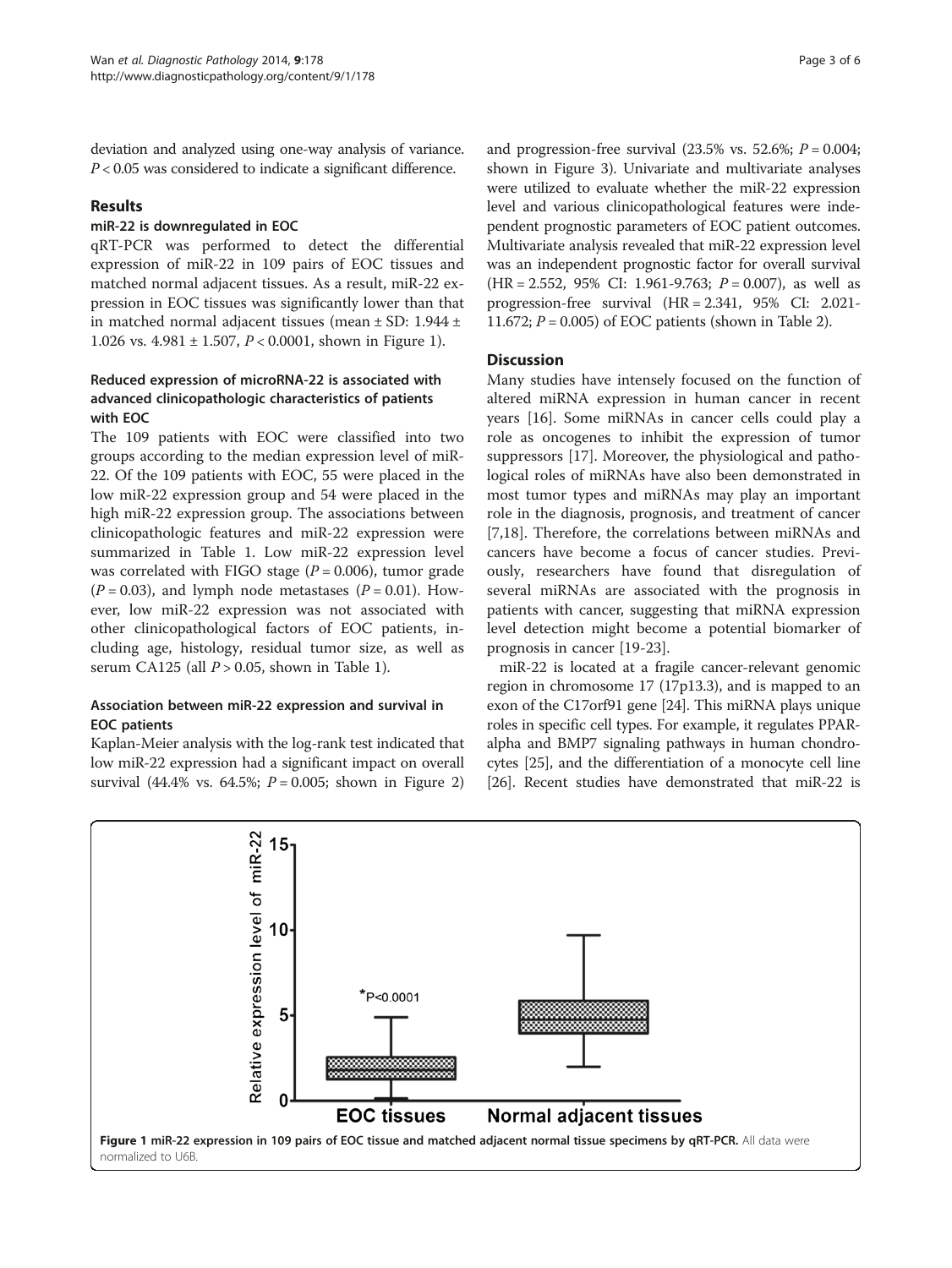<span id="page-3-0"></span>

deregulated in many types of cancers and is involved in various cellular processes related to carcinogenesis, including cell growth, apoptosis, motility, and cell cycle. Zhang et al. indicated that miR-22 was downregulated in HCC and had considerable potential in identification of the prognosis [\[10\]](#page-5-0); Xiong et al. found that miR-22 was also downregulated in breast cancer, and it suppressed breast cancer development through directly targeting oestrogen receptor α (ERα) and downstream signaling [\[11\]](#page-5-0); Wang et al. offered the convincing evidence that the reduced expression of miR-22 was significantly associated with malignant development of gastric cancer and may be a novel prognostic marker [\[8](#page-5-0)]; Yamakuchi et al. found that miR-22 expression in human colon cancer was lower than in normal colon tissues, and it might have an anti-angiogenic effect in this cancer [[27\]](#page-5-0); Ling et al. observed the downregulation of miR-22 in lung cancer tissues and lung cancer cell lines, and also suggested that miR-22 might exhibit excellent anti-lung cancer activity in vitro and in vivo [\[28\]](#page-5-0). However, miR-22 expression was suggested to be upregulated in prostate cancer, and its upregulation potentiated phosphatidylinositol 3-kinase-Akt pathway activation [[29\]](#page-5-0). These controversial results of miR-22 in cancer development may reflect the diverse roles of miR-22 in different types of cancers.

Previously, Li et al. found that there was a negative correlation between miR-22 expression and the metastatic potential in ovarian cancer cells. Furthermore, both gain-of-function and loss-of-function studies displayed an inhibitory effect of miR-22 on cell migration and invasion in vitro without significantly affecting cell viability and apoptosis. Subsequent bioinformatics analysis revealed that miR-22 might regulate multiple pro-metastatic genes, which could provide an explanation to the inhibitory effects of miR-22 on cell migration and invasion. Taken together, their findings suggested that miR-22 might be involved in inhibiting ovarian cancer metastasis [\[30](#page-5-0)]. However, the clinical significance and prognostic value of miR-22 in EOC haven't been investigated. Hence, in the present study, we focused on the expression and clinical significance of miR-22 in EOC. We found that miR-22 expression in EOC tissues was significantly lower than that in matched normal adjacent tissues. Then the relationships of the miR-22 with various clinical features of EOC were analyzed. We found that low miR-22 expression level was correlated with FIGO stage, tumor grade, and lymph node metastases, suggesting that miR-22 might be involved in the carcinogenesis and metastasis of EOC.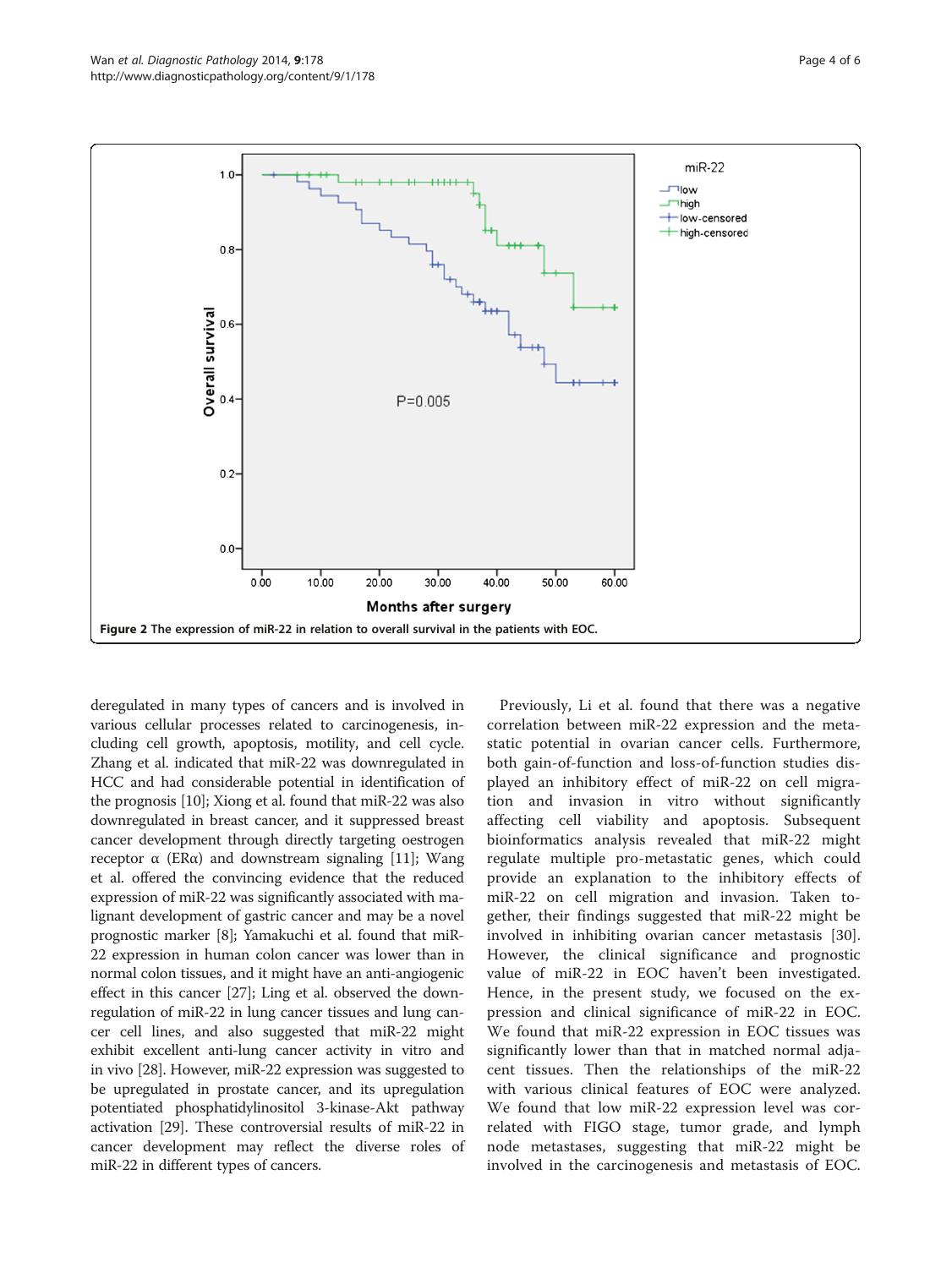<span id="page-4-0"></span>

Furthermore, Kaplan-Meier analysis with the log-rank test indicated that low miR-22 expression had a significant impact on overall survival and progressionfree survival. Univariate and multivariate analyses were utilized to evaluate whether the miR-22 expression level and various clinicopathological features were independent prognostic parameters of EOC patient outcomes. Multivariate analysis revealed that miR-22 expression level was independent prognostic factors for overall survival, as well as progression-free

survival of EOC patients, indicating that low miR-22 level was a promising non-invasive biomarker for prognosis of patients with EOC.

# Conclusion

In conclusion, our data demonstrated that the expression of miR-22 was downregulated in EOC, and associated with overall survival as well as progression-free survival, suggesting that miR-22 could serve as an efficient prognostic factor for EOC patients.

| Table 2 Multivariate cox proportional hazard model analysis of overall survival and progression-free survival in 109 |  |
|----------------------------------------------------------------------------------------------------------------------|--|
| patients with ovarian cancer                                                                                         |  |

|                         | Overall survival    |                         |         | Progression-free survival |                         |         |  |
|-------------------------|---------------------|-------------------------|---------|---------------------------|-------------------------|---------|--|
|                         | <b>Hazard ratio</b> | 95% Confidence interval | P value | <b>Hazard ratio</b>       | 95% Confidence interval | P value |  |
| Age                     | 0.942               | 0.628-2.093             | 0.272   | 0.872                     | 0.389-1.845             | 0.356   |  |
| FIGO stage              | 3.893               | 1.267-9.273             | 0.031   | 4.342                     | 1.925-10.287            | 0.009   |  |
| Histology               | 1.272               | 0.287-3.532             | 0.783   | 1.372                     | 0.228-2.091             | 0.691   |  |
| Residual tumor size     | 2.382               | 0.871-6.281             | 0.086   | 2.192                     | 0.754-3.002             | 0.072   |  |
| Grade                   | 3.091               | 2.004-8.921             | 0.021   | 3.971                     | 2.716-9.021             | 0.012   |  |
| Lymph node metastases   | 1.872               | 1.022-9.655             | 0.031   | 3.911                     | 2.241-12.891            | 0.009   |  |
| Serum CA125             | 3.297               | 0.652-7.271             | 0.051   | 2.467                     | 0.811-6.188             | 0.068   |  |
| MiR-22 expression level | 2.552               | 1.961-9.763             | 0.007   | 2.341                     | 2.021-11.672            | 0.005   |  |